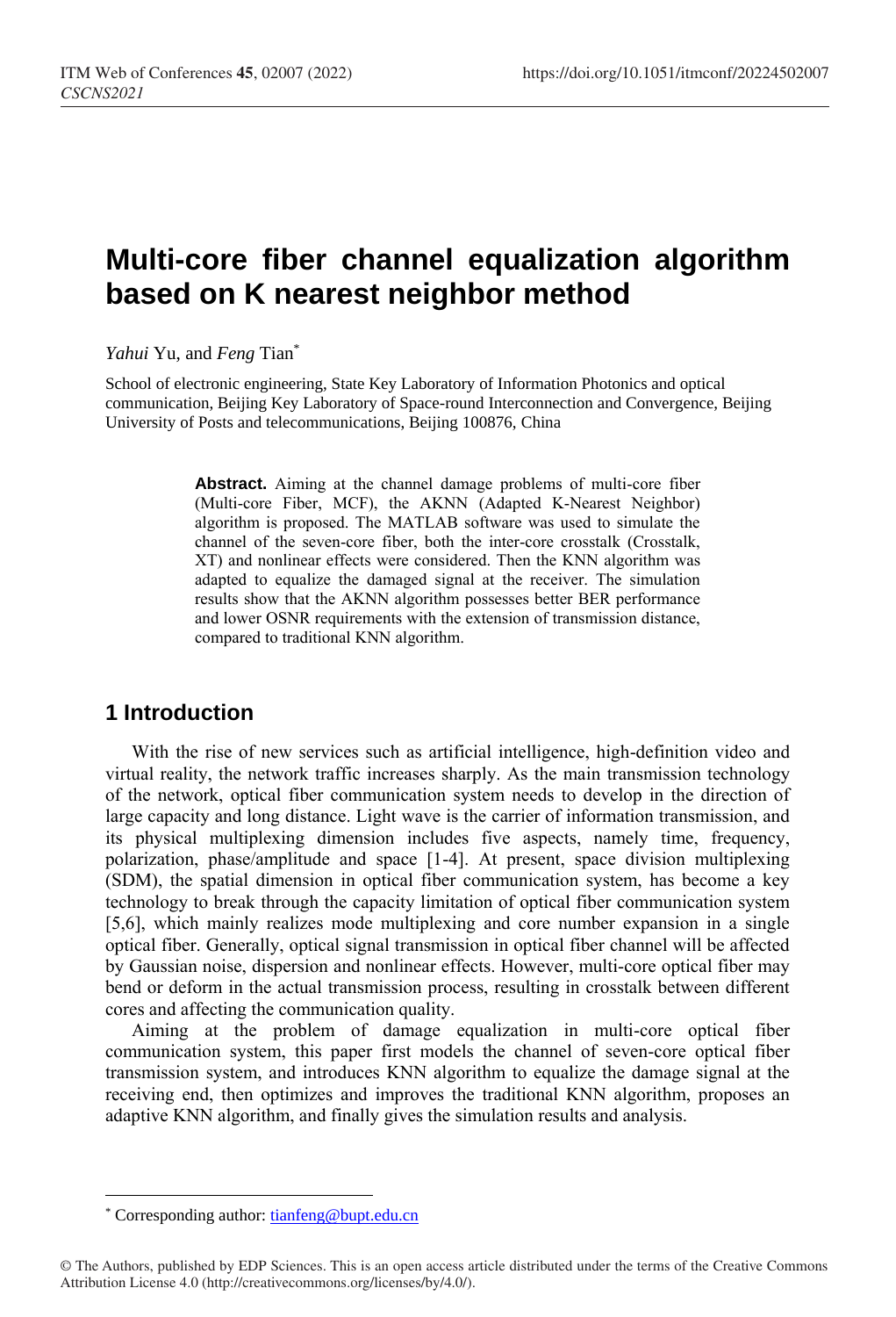### **2 Seven core optical fiber transmission system**

In the optical communication system transmitted by multi-core optical fiber, the transmission of optical signal in the core <sup>*p*</sup> of optical fiber generally follows the nonlinear<br>
Schrodinger equation (NLSE) [7,8]:<br>  $\frac{\partial A_p}{\partial t} = i \beta_{p0} A_p - \beta_{p1} \frac{\partial A_p}{\partial t} - \frac{i \beta_{p2}}{r} \frac{\partial^2 A_p}{\partial t} + \frac{i \gamma}{r} \sum f_{nlmn} \left[ \$ Schrodinger equation (NLSE) [7,8]: The optical communication system transmitted by multi-core optical fiber, the<br>ansmission of optical signal in the core  $P$  of optical fiber generally follows the nonlinear<br>chrodinger equation (NLSE) [7,8]:<br> $\frac{\partial A_p}{\partial z} = i\$ 

transmission of optical signal in the core <sup>*P*</sup> of optical fiber generally follows the nonlinear  
Schrodinger equation (NLSE) [7,8]:  

$$
\frac{\partial A_p}{\partial z} = i\beta_{p0}A_p - \beta_{p1}\frac{\partial A_p}{\partial t} - \frac{i\beta_{p2}}{2}\frac{\partial^2 A_p}{\partial t^2} + \frac{iy}{3}\sum_{lmn} f_{plmn} \left[ \left( A_l^T A_m \right) A_l^* + 2 \left( A_l^H A_m \right) A_l \right] + i\sum_m q_{mp} A_m
$$
 (1)

 $A_p$  is the signal strength in the core p,  $\beta_{p0}$  is the propagation constant of the core  $p$ ,  $\beta_{p1}$  and  $\beta_{p2}$  are the first-order propagation constant and the second-order propagation constant respectively,  $\gamma$  is the nonlinear coefficients, *l*, *m* and *n* represent other cores. When the optical signal is transmitted in multi-core optical fiber, the nonlinear coupling coefficient  $f_{plmn}$  is:

$$
f_{plmn} = A_{eff} \iint F_i F_m F_n^* F_p^* dxdy \tag{2}
$$

*F*<sup>*m*</sup> is the normalized mode field of the core and  $\int \int \left| F_m(x, y) \right|^2 dxdy = 1$ ,  $A_{\text{eff}}$  is the effective area of the mode field. Linear crosstalk term  $q_{mp}$  is that the optical signal in core p is crosstalk by other m cores. In multi-core optical fiber, in addition to the spontaneous crosstalk between different cores, the distortion or bending of multi-core optical fiber will also cause crosstalk between different cores. Figure 1 shows the seven-core optical fiber structure adopted, which adopts the same fiber core, that is, the signal in each fiber core is subject to the same interference. In terms of inter core crosstalk, it is designed that each fiber core is only subject to the crosstalk of adjacent cores, that is, cores 2-7 are only subject to the crosstalk of three adjacent cores. For example, core 2 will only have inter core crosstalk with core 3, core 7 and core 1, while core 1 will have inter core crosstalk with all other cores because it is in the middle. The channel matrix of inter core crosstalk of seven core optical fiber is as follows:

$$
\begin{pmatrix}\nE_1 \\
E_2 \\
E_3 \\
E_4 \\
E_5 \\
E_6 \\
E_7\n\end{pmatrix} =\n\begin{pmatrix}\nI & C_{12} & C_{13} & C_{14} & C_{15} & C_{16} & C_{17} \\
C_{12}^* & I & C_{23} & 0 & 0 & 0 & C_{27} \\
C_{13}^* & C_{23}^* & I & C_{34} & 0 & 0 & 0 \\
C_{14}^* & 0 & C_{34}^* & I & C_{45} & 0 & 0 \\
C_{15}^* & 0 & 0 & C_{45}^* & I & C_{56} & 0 \\
C_{16}^* & 0 & 0 & 0 & C_{56}^* & I & C_{67} \\
C_{17}^* & C_{27}^* & 0 & 0 & 0 & C_{67}^* & I\n\end{pmatrix}\n\begin{pmatrix}\nE_1 \\
E_2 \\
E_3 \\
E_4 \\
E_5 \\
E_6 \\
E_7\n\end{pmatrix}
$$
\n(3)

 $E_1 \sim E_7$  is the incident signal,  $E_1 \sim E_7$  is the signal after inter core crosstalk,  $C_{ij}$  is the crosstalk matrix between different cores,  $C_{ij}^*$  is the conjugate of  $C_{ij}$ ,

$$
C_{ij} = \begin{bmatrix} h_{ij} & k_{ij} \\ p_{ij} & q_{ij} \end{bmatrix}
$$
 (4)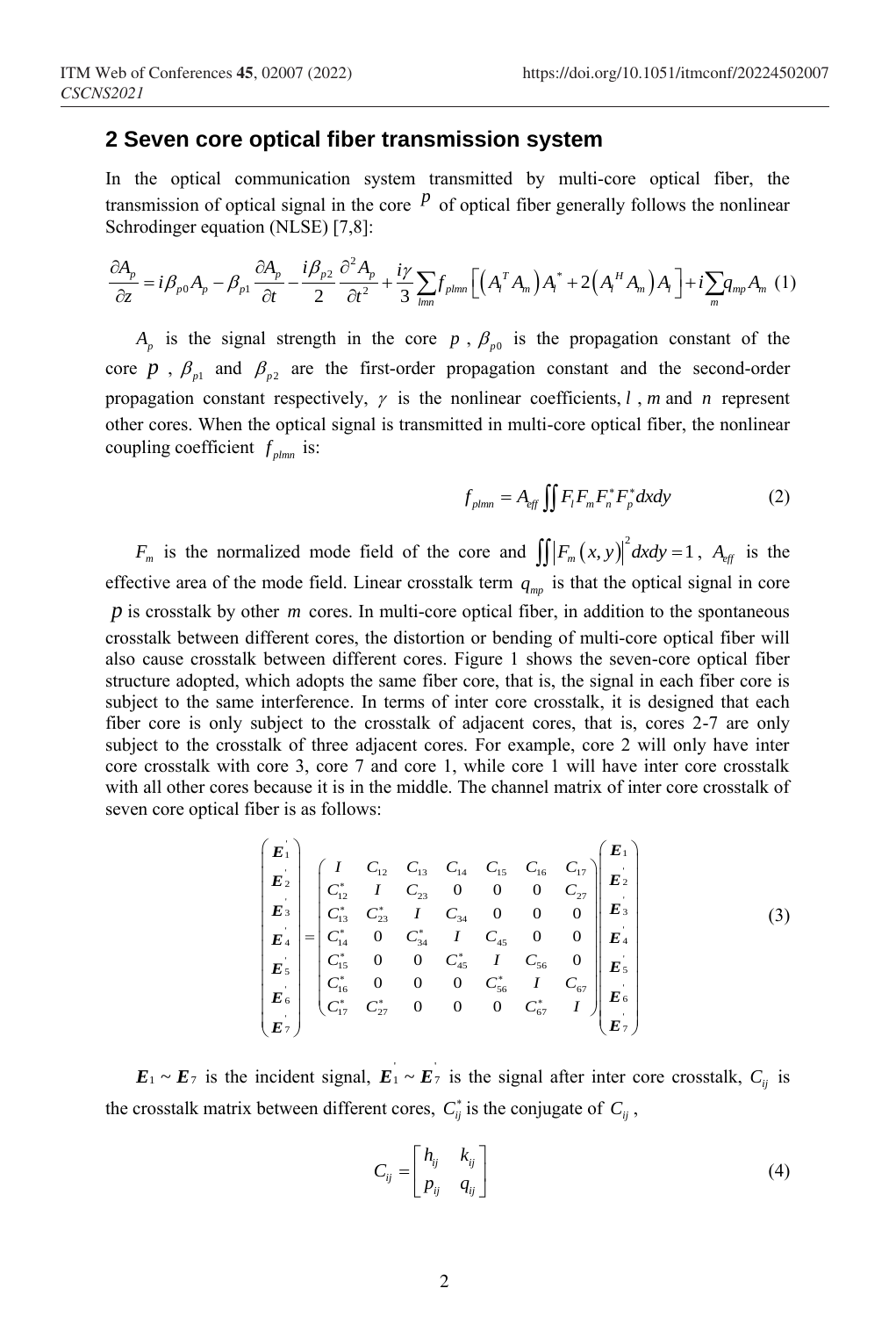Each element in  $C_{ij}$  represents the crosstalk between the polarization of the optical signal transmitted in the two cores, which can be expressed as  $x + iy$ . If the polarization correlation is not considered, *x* and *y* follow the Gaussian distribution, then

$$
x = y = n * \frac{nn}{2} * K^2 \tag{5}
$$

 $K$  is the coupling coefficient between cores,  $n$  is the number of segments to add inter core crosstalk, *nn* is the number of randomly and uniformly distributed phase terms (In the process of optical fiber transmission, the non-uniformity of optical fiber structure and the bending in the process of use are random, so crosstalk is a random quantity with statistical characteristics).



**Fig. 1.** Structure diagram of seven core optical fiber.

## **3 Multi-core fiber channel equalization scheme based on Knearest neighbor method**

#### **3.1 KNN algorithm**

The steps of KNN equalization of damaged 16QAM signal are follows[9,10]: 16QAM signal is composed of 16 constellation points, 16 constellation points are regarded as 16 clusters, and each cluster contains many constellation points. Each constellation point is two-dimensional in the constellation diagram, For a constellation point  $p$ , it can be expressed by its in-phase component  $I(p)$  and orthogonal component  $Q(p)$ , In the KNN equalization process, a group of data is sent to the channel as training data. Training data  $\{(p_1, l_1), (p_2, l_2), ..., (p_N, l_N)\}$  are composed of N data points  $p_i$  with label  $l_i \in L$ , where label set  $L = \{1, 2, ..., 16\}$  represents 16 coordinates of 16QAM constellation, as shown in Figure 2 (a). The test data to be balanced has no label. In Fig. 2 (b), it can be seen that the test data point  $p_q$  is surrounded by four training data clusters "10", "11", "14" and "15". These numbers are labels pasted for the training data according to the constellation points. Then, it is necessary to calculate the European distance from the test data to each training data, the Euclidean distance between  $p_q$  and any training data point  $p_i$  is defined as:

$$
d(p_q, p_i) = \sqrt{(I(p_q) - I(p_i))^{2} + (Q(p_q) - Q(p_i))^{2}}
$$
(6)

Then, the obtained Euclidean distance is arranged in the order from small to large, k nearest training data points are determined, and the set  $N_k(p_q)$  composed of their indexes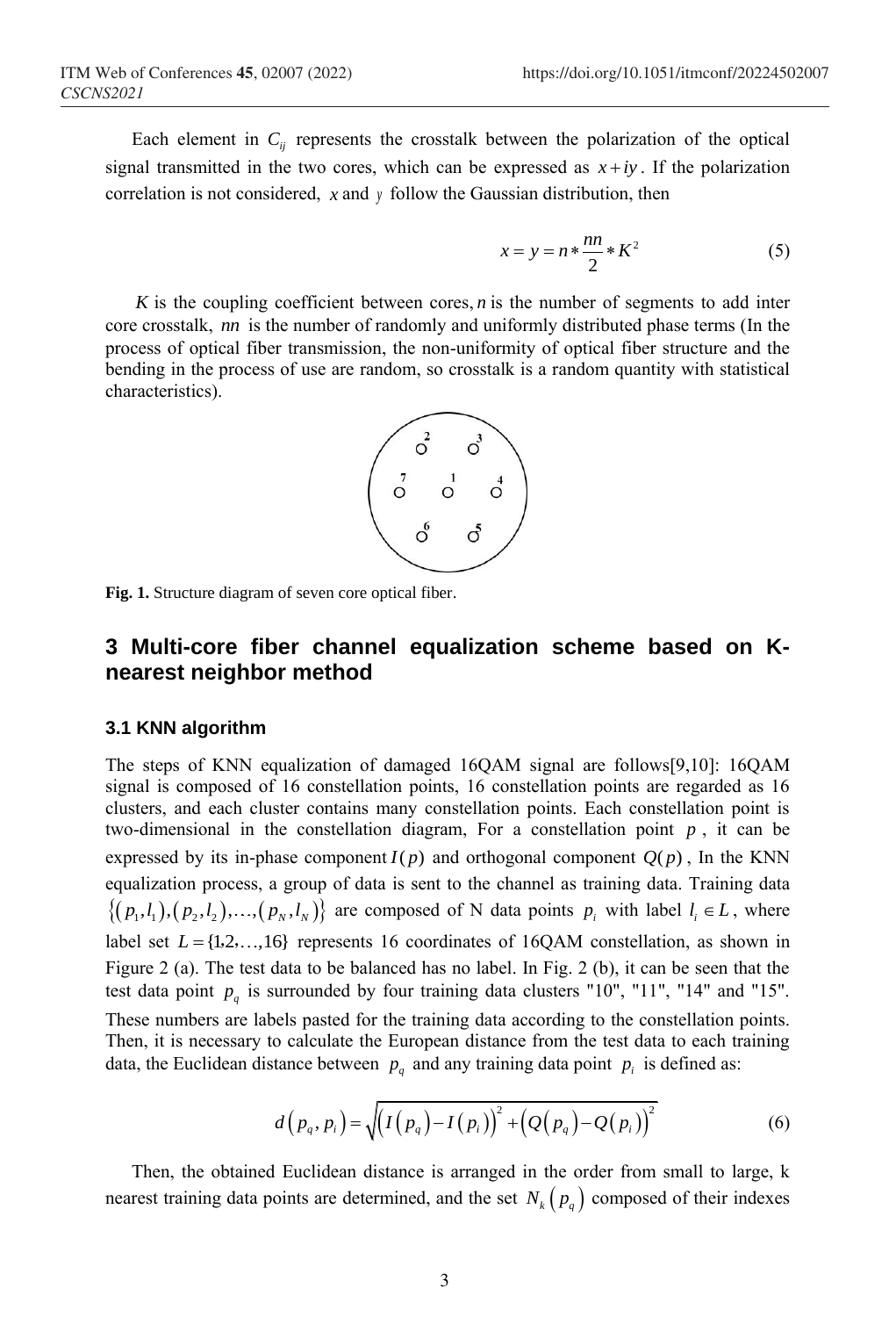is obtained, KNN aims to provide a reasonable class label prediction function model  $f_{kNN}$ for the test data  $p_q$  of the location:

$$
f_{KNN}\left(p_q\right) = \arg \ \max_{l \in L} \sum_{i \in N_k\left(p_q\right)} \varepsilon\left(l, l_i\right) \tag{7}
$$

where  $\varepsilon(l, l_i) = 1$  if  $l = l_i$ ,  $\varepsilon(l, l_i) = 0$  if  $l \neq l_i$ . Therefore, k labels corresponding to k nearest training data points can be obtained, and the label with the most frequent occurrence can be used as the prediction classification of the data point  $p_q$ . For example, as shown in Figure 2 (b): assuming  $k = 7$ , the seven nearest training data points are found for  $p_q$ , and their labels are  $\{10, 10, 10, 11, 14, 14, 15\}$ . The output result obtained according to  $f_{KNN}$  is "10", because most, that is, four out of seven data points have labels "10",  $p_q$  is classified as data with labels "10", and get the constellation points that should be judged.

Compared with other equalization algorithms, KNN algorithm is relatively simple. There is no data set in the training stage. There are classification and eigenvalues in advance. It can be directly processed after receiving new samples and used to identify different types of data. So it is particularly effective in processing two-dimensional signal data sets with large data set and low dimension.



**Fig. 2.** Schematic diagram of KNN equalization 16QAM signal. (a) 16QAM signal constellation; (b) Classification of  $p_q$  when k=7; (c) Classification of  $p_q$  when k=8.

#### **3.2 Construction of simulation system**

The simulation model of seven core optical fiber transmission system is shown in Figure 3. At the transmitting end, the light source sent by the transmitting laser is modulated into 16QAM signal by two I/Q modulators driven by four-level pulse amplitude modulation electrical signals, and then sent seven channel multi-core multiplexer;, Signal transmit in fiber with a transmission power of 0dBm, a optical signal-to-noise ratio(OSNR) of 18dB, and a fiber attenuation of 0.2dB/km; The symbol rate of a single fiber core is set to 40Gbaud / s, so the total bit rate is 1.12Tbit/s. The transmission length of the optical fiber is divided into N spans, each span is 80km, n is set to 15, that is, the transmission distance is 1200km. An optical amplifier with amplification power of 16dB is set on each step to compensate the optical fiber attenuation; At the receiving end, the signal is separated into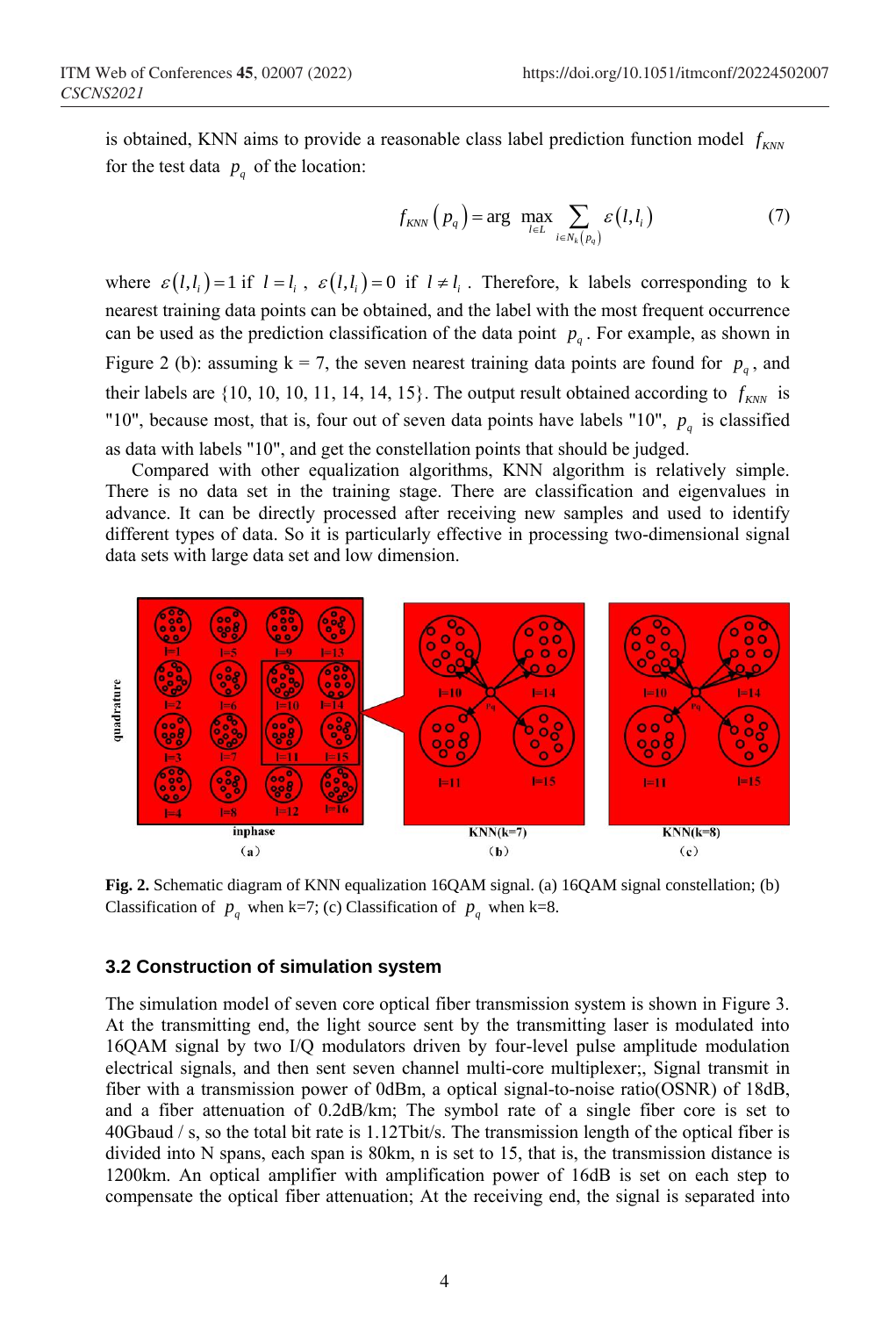seven signals by demultiplexer, which are sent to the digital signal processing system for KNN equalization after filtering, coherent detection and photoelectric detection.



**Fig. 3.** Model diagram of 16QAM signal transmission through seven-core optical fiber.

## **4 Multi core fiber channel equalization scheme based on adaptive KNN algorithm**

In the process of KNN equalization, the data is divided into two groups: one group of 5000 data points is used as training data, and the other group of 100000 data points is used as test data, so as to carry out KNN equalization at the receiving end. By changing the value of k parameter, the curve between k value and bit error rate is obtained:



**Fig. 4.** Variation of BER with k value in seven-core fiber.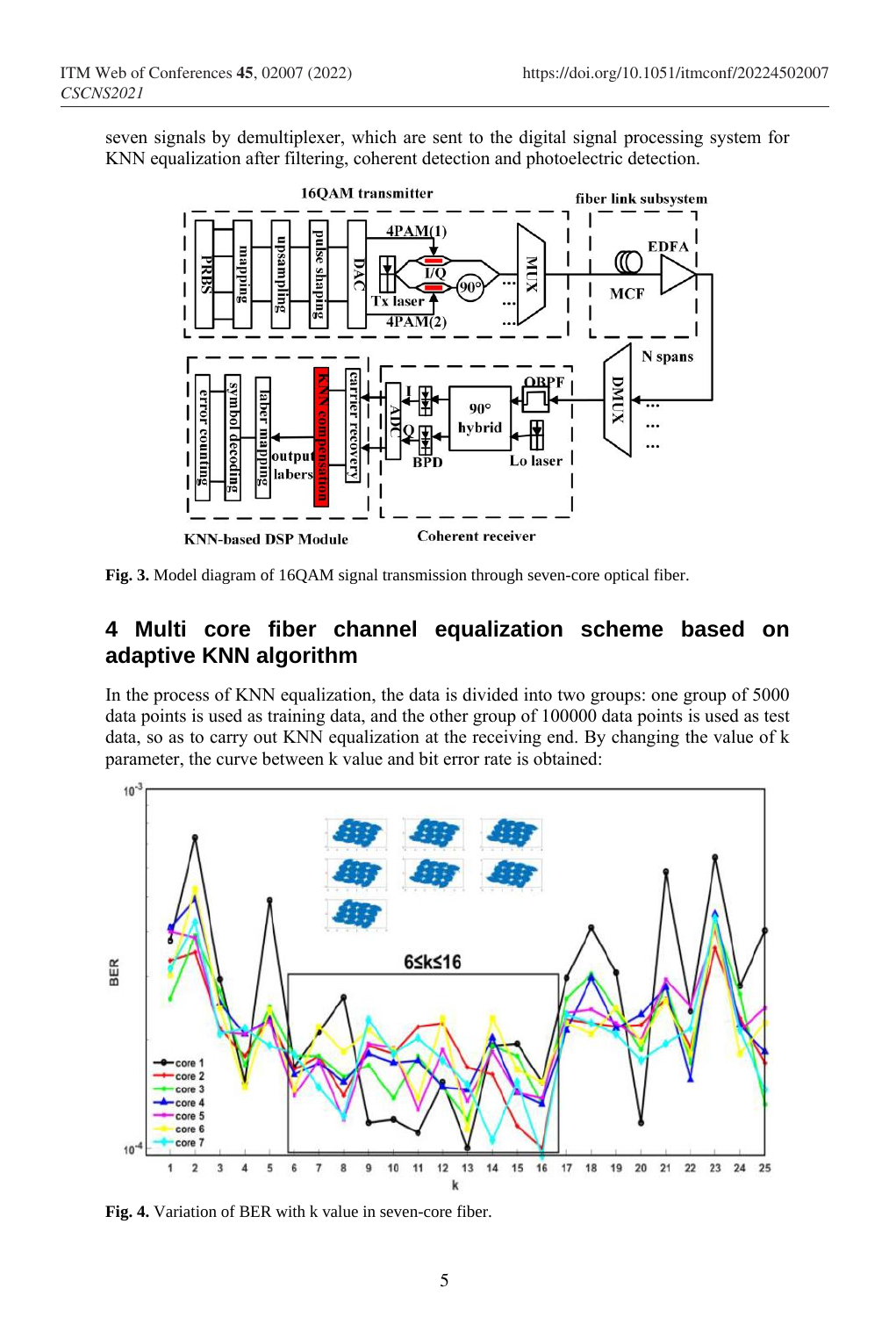Figure 5 shows that when the value of K is small, the bit error rate performance is poor, because too few training data points are found for each test data point, which will make the algorithm performance unstable; When the value of K is large, a large number of irrelevant training data will be included in the set. These irrelevant data will interfere with the final classification results, resulting in the decline of bit error rate performance. In addition, it can be seen that the performance of KNN algorithm is relatively stable when  $6 \le k \le 16$ . Next, according to the bit error characteristics of multi-core fiber signal after KNN equalization, the KNN algorithm is improved.

In the KNN algorithm, because the traditional European algorithm is used, the contribution of each feature to the classification is the same, which obviously does not accord with the actual situation. The same weight makes the similarity calculation between feature vectors inaccurate, resulting in the impact on the classification accuracy. For example, in Figure 3 (c), when  $k = 8$ , the weights of label "10" and label "14" are the same, so it is easy to misjudge. To solve this problem, a multi-core fiber channel equalization method based on adaptive KNN algorithm is proposed. The specific steps are as follows:

(1) Send the optical signal into the built 16QAM signal seven core optical fiber transmission system to obtain a set of training data *Tr* and a set of test data *Te* , making k  $= 6$ . Firstly, cluster the original KNN algorithm.

(2) In the test data set  $Te$ , the set  $Te_1$  of data points with multiple labels with the same

weight after clustering by KNN algorithm is counted, and the remaining data points with only the label with the unique maximum weight after clustering by KNN algorithm are judged, and the judgment result is the constellation point represented by the unique maximum weight label.

(3) Update the value of  $k$  to make  $k$  plus 1. At this time, the training data set is still  $Tr$ , the test data set is updated to  $Te_1$ , and  $Te_1$  is clustered by the second round of KNN algorithm.

(4) Update  $Te$  in step (2) to  $Te_1$  and cycle steps (2) and (3) until all data points in the test data *Te* are judged. At this point, the adaptive KNN algorithm ends.

Compared with the original KNN algorithm, AKNN algorithm reduces the probability of misjudgment of the data points of the received signal. At the same time, because the value of k is guaranteed in the range of  $6 \sim 16$  in AKNN algorithm, the stability and reliability of the algorithm are also guaranteed.

## **5 Simulation result**

In order to verify the equalization performance of AKNN algorithm in multi-core optical fiber communication system, Volterra series equalizer is used to compare with the channel (W / O) without any equalization method. Firstly, the transmission distance is guaranteed to be 15 steps, i.e. 2400km, and the relationship between bit error rate and optical signal-tonoise ratio of AKNN algorithm is obtained, as shown in Fig.  $6 \sim$  Fig. 8, The bit error rate of multi-core optical fiber signal equalized by AKNN algorithm is lower than that of Volterra series equalizer. At the same time, it can be seen that in multi-core optical fiber, under the condition of ensuring that the bit error rate is  $10^{-3}$ , the optical signal-to-noise ratio of core 1, core 3 and core 5 channels can be reduced by 1.1dB, 1.1dB and 1.2dB compared with the channel with Volterra equalizer. It is proved that the proposed AKNN algorithm can not only ensure the bit error rate performance of multi-core fiber channel, but also reduce the demand of optical signal-to-noise ratio.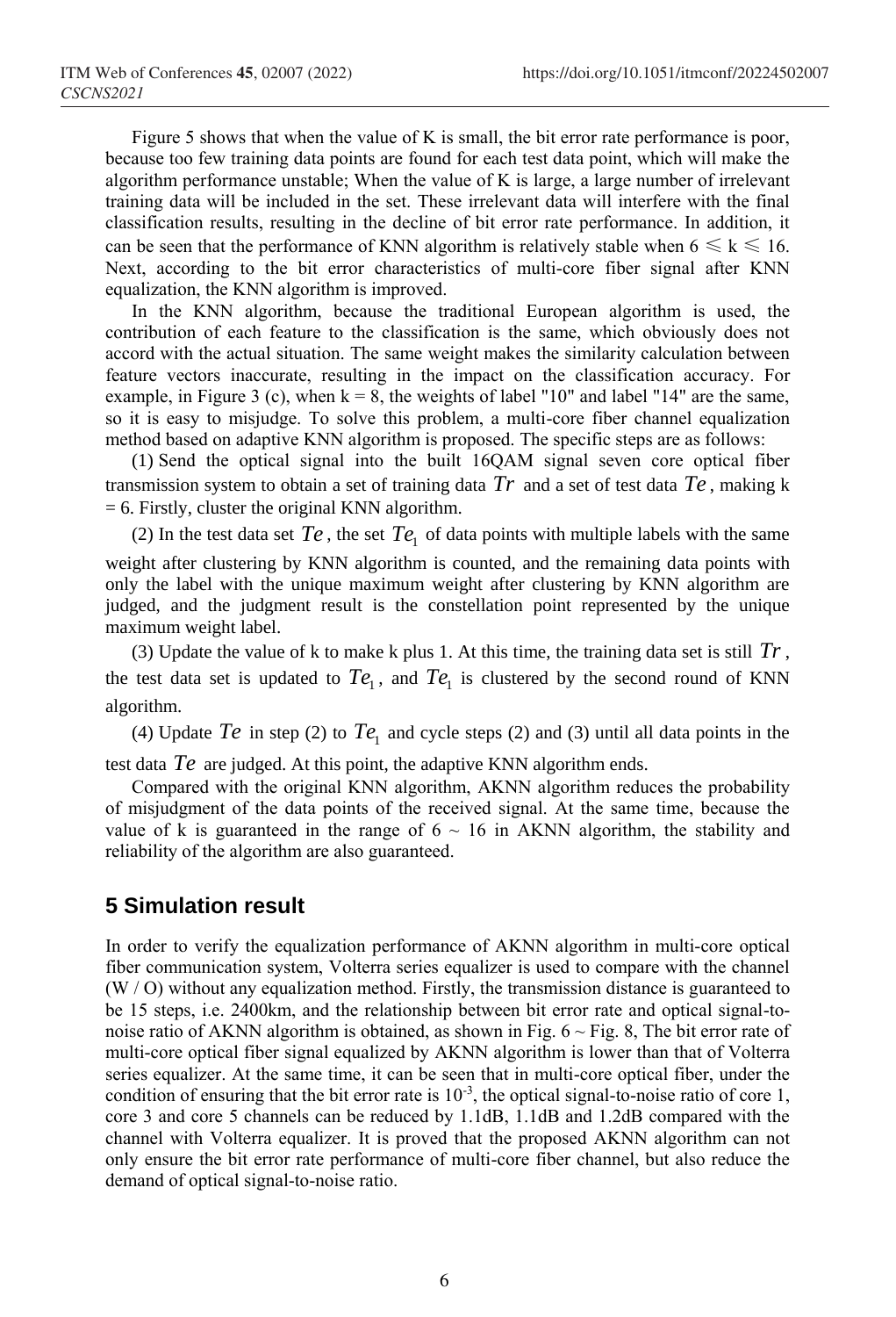Secondly, ensure that the optical signal-to-noise ratio is 18dB, and obtain the relationship between the bit error rate of AKNN algorithm and the transmission step size. As shown in Figures 9 to 11, when the transmission step size is less than 25, that is, the transmission distance is 1600km, the bit error rate performance of AKNN algorithm is not different from that of Volterra series equalizer, but after the transmission distance exceeds 1600km, the performance of Volterra series equalizer becomes worse and worse with the extension of distance, AKNN algorithm can still maintain relatively stable performance. When the channel bit error rate is maintained at  $10^{-3}$ , after equalization by AKNN algorithm, the transmission distance of core 1, core 4 and core 6 channels can be increased by about 11, 10 and 13 steps, i.e. 880km, 800km and 1040km, compared with using Volterra series equalizer. It is proved that the proposed AKNN algorithm can greatly extend the transmission distance of multi-core fiber while ensuring the bit error rate performance of multi-core fiber channel.



**Fig. 5.** (a) Relationship between BER and OSNR of core 1 equalized by AKNN algorithm; (b) Relationship between BER and OSNR of core 3 equalized by AKNN algorithm; (c) Relationship between BER and OSNR of core 5 equalized by AKNN algorithm



**Fig. 6.** (a) Relationship between BER and spans of core 1 equalized by AKNN algorithm; (b) Relationship between BER and spans of core 4 equalized by AKNN algorithm; (c) Relationship between BER and spans of core 6 equalized by AKNN algorithm.

## **6 Conclusion**

A multi-core fiber channel equalization algorithm based on KNN is proposed. By introducing KNN algorithm into the damage equalization of multi-core optical fiber channel, the proposed scheme effectively reduces the damage of multi-core optical fiber channel caused by nonlinear effect, core crosstalk and other factors; According to the characteristics of KNN algorithm for multi-core optical fiber channel equalization, an improved AKNN algorithm is proposed. The application of this algorithm in multi-core optical fiber channel equalization can effectively reduce the demand for optical signal-tonoise ratio of multi-core optical fiber and greatly prolong the transmission distance of